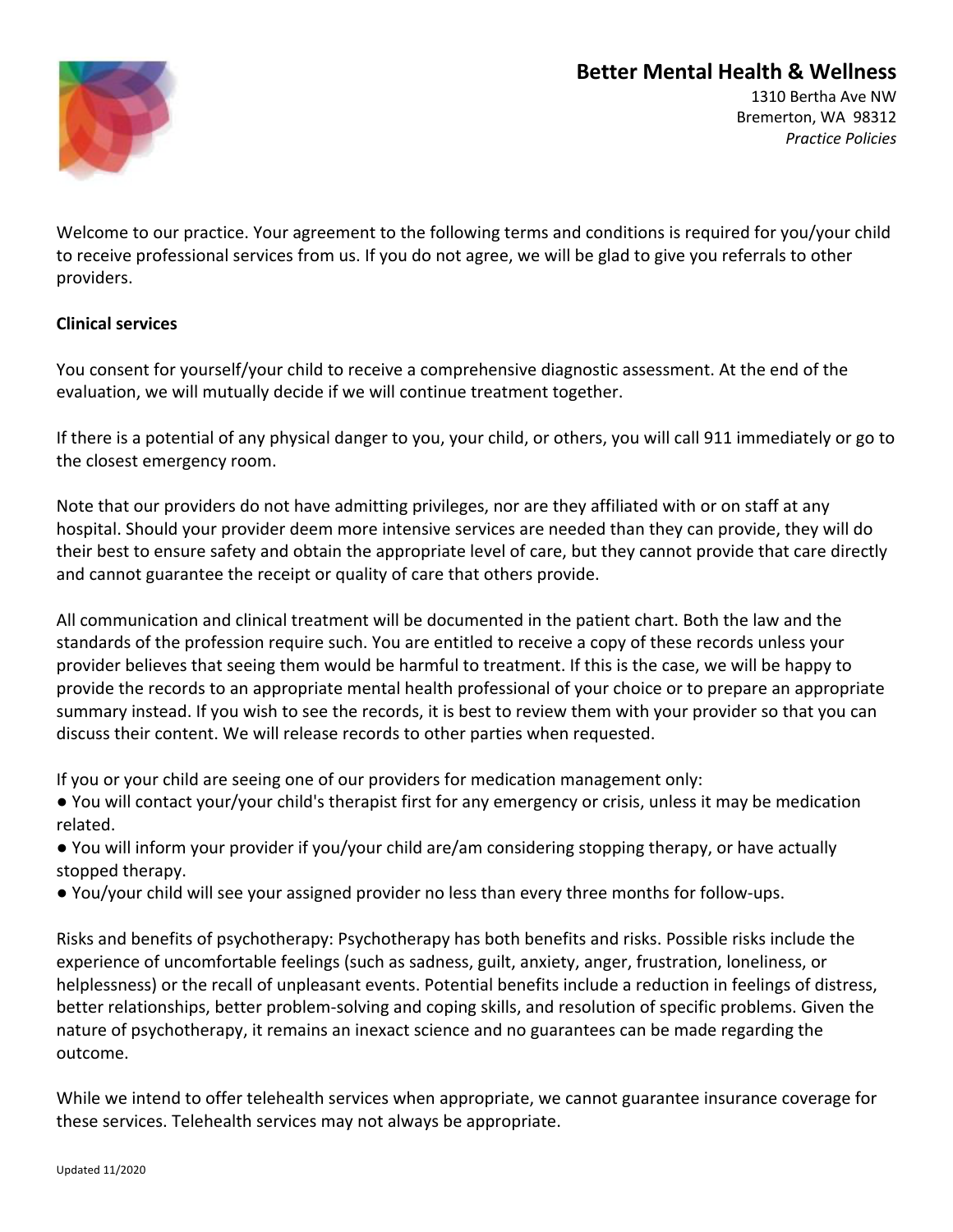

1310 Bertha Ave NW Bremerton, WA 98312 *Practice Policies*

Our providers do not provide court evaluations or court testimony and they do not specialize in forensic psychiatry. If our providers are ordered to testify in proceedings, it can seriously undermine the therapeutic provider-patient relationship. Please inform our office immediately if you are involved in or plan to go to court. We accept clients/patients only with the specific agreement that that they will not involve our practice or any employee in any legal matters, including but not limited to child custody, worker's compensation claims, and criminal cases. We do not provide legal opinions, complete forensic evaluations, or testify for disability or child custody cases.

Following up with your provider regularly is important to receiving the best care possible. Our providers order sufficient quantities/refills of medication between appointments; if you believe there is an error, please verify with your pharmacy if there are refills, other prescriptions, etc. on-file before contacting our office. If you have missed an appointment and are in need of a refill, please notify your provider via the patient portal. (Note: This is an adjustment from previous policy.) We will only be able to provide quantities sufficient to bridge to your next appointment; as such, you must have an upcoming appointment scheduled. If it has been more than 90 days since your/your child's last appointment, we will be unable to provide any refills prior to a scheduled appointment. If your pharmacy has the option, we request that you have them turn off automatic refills.

Medications such as benzodiazepines and stimulants are tightly regulated by the DEA. These medications can be useful but require more monitoring and must be part of a comprehensive treatment plan. If you/your child cannot or do not adhere to the agreed-upon treatment plan, your provider may be able to continue to work with you/your child but will not be able to prescribe further controlled substances. Patients being managed on these medications will be required to sign our controlled substance agreement.

#### **Communication**

Questions about your/your child's symptoms or treatments should be sent through the Luminello patient portal only, as noted above. Please notify our office if you have any difficulties with accessing the portal. Portal messages will be checked often.

Scheduling capabilities are built into the patient portal; to reduce administrative burden, we ask that you contact the office regarding scheduling only if you have passed the 48-hour window for cancellations/rescheduling. Administrative staff will check voicemail daily, M-F. We do our best to respond within two to three business days, but urgent messages should be directed to the office during normal business hours.

We offer automated appointment reminders as a courtesy. Reminders serve as a convenience only and have no bearing on patient attendance, missing an appointment, etc.

If you prefer to opt-out of any specific forms of communications – postal mail, voicemails, etc. – please notify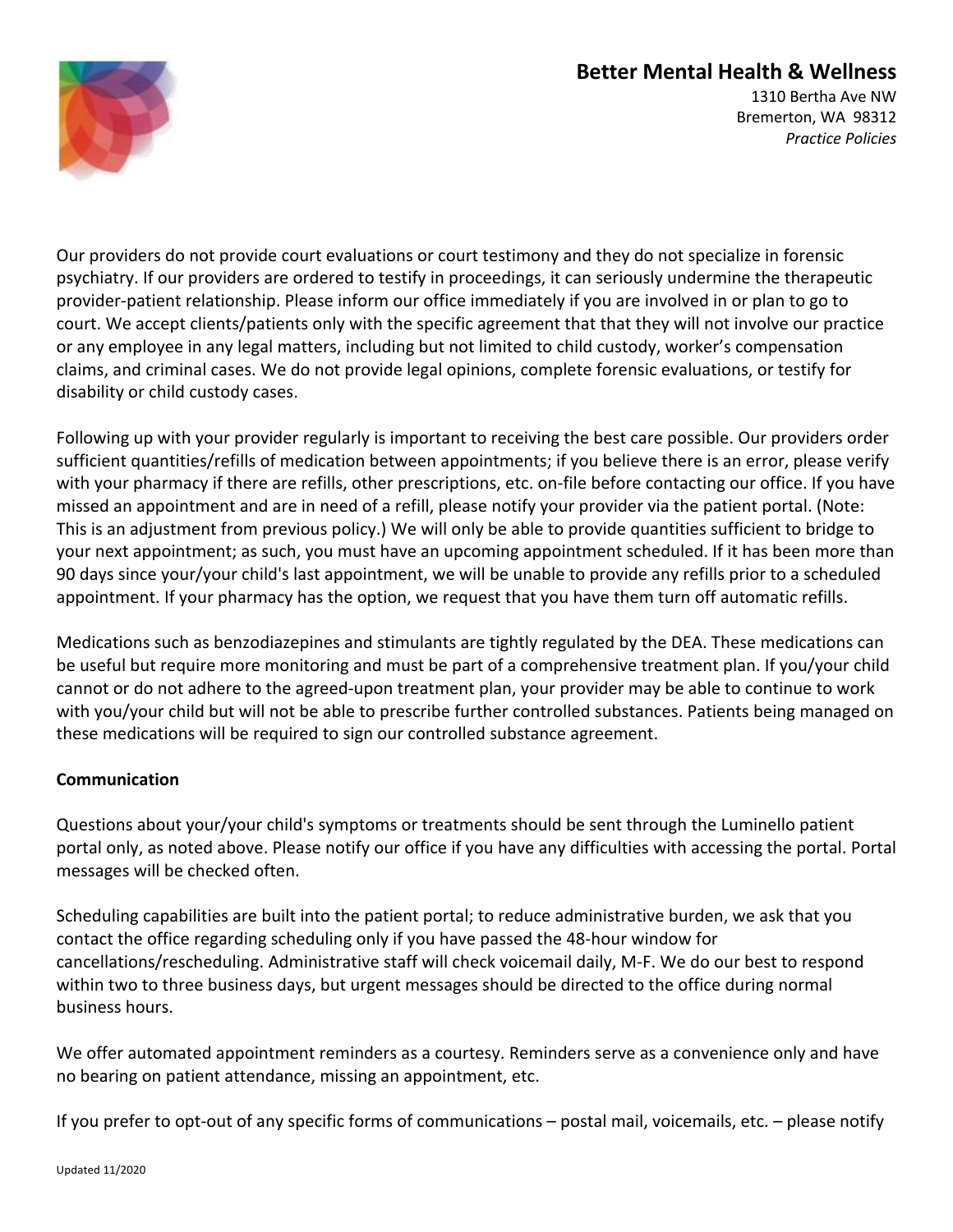

1310 Bertha Ave NW Bremerton, WA 98312 *Practice Policies*

staff. You are responsible for ensuring that all contact information on-file remains up-to-date.

### **Confidentiality**

There is no guarantee of confidentiality under the following conditions:

- If your provider suspects you/your child are/is in imminent danger of harm to self or others, or a child or elderly person is being abused or neglected (as providers are mandated reporters).
- If a court orders a release of information.
- If you initiate a malpractice lawsuit, or a billing dispute with a financial institution.
- If your insurance company requests to review your/your child's case.
- If you pay by credit card, our practice name may appear on your credit card statement.
- If you do not pay your bill, your balance due statement (including diagnostic and procedural codes) may be sent to a collections agency or other responsible party.
- Between providers and administrative staff, or colleagues with whom our providers consult professionally.

You confirm you have reviewed our HIPAA privacy practices here: **https://www.bettermhw.com/forms**

#### **Scheduling**

Cancellations must be made 48 business hours in advance, not including weekends; for example, a 9am Monday appointment must be cancelled before Thursday at 9am. Except in emergencies, there will be a fee for appointments missed or cancelled without 48 hours' notice having been provided; please see fees noted below. More than three missed appointments within in a year may result in a referral to an alternate provider.

Please note that if you arrive to your intake appointment and have not completed the intake information, you will need to be rescheduled and will be subject to the noted fee; if you do not have access to a computer or need assistance, it is recommended that you arrive at least 30 minutes early to complete this information.

If you arrive more than 10 minutes late to your follow-up appointment, you will need to reschedule your appointment and related fees will be incurred.

#### **Payment**

If not utilizing insurance, you agree to pay professional fees as follows: Psychiatric evaluation: \$350 Follow-up appointment: \$175

Insurance:

For in-network services, we will submit claims on your behalf as a courtesy, but there is no guarantee that your insurance will pay. You are responsible for full payment, whether your insurance company ends up